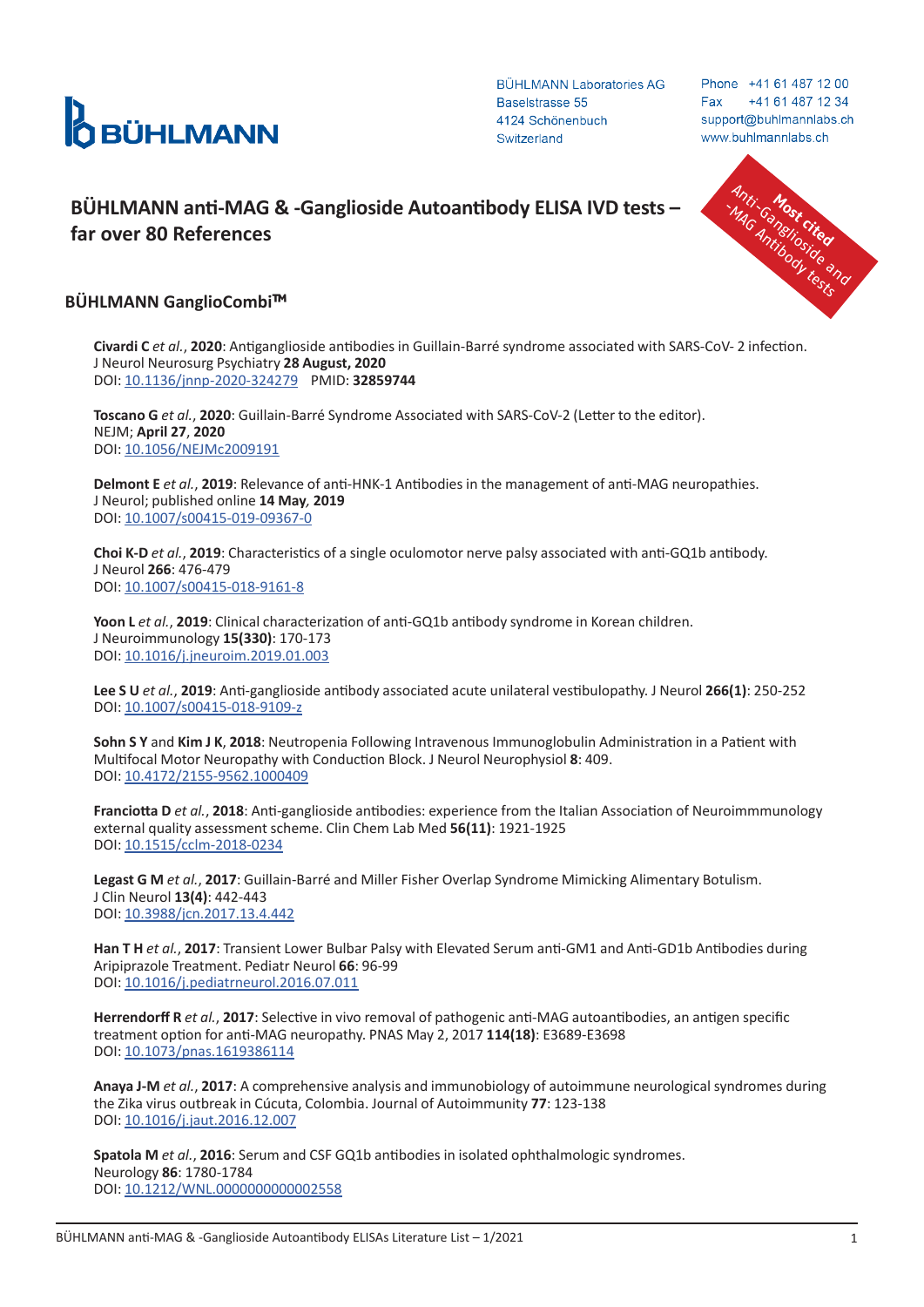

Phone +41 61 487 12 00 +41 61 487 12 34 Fax support@buhlmannlabs.ch www.buhlmannlabs.ch

**Cao-Lormeau V M** *et al.*, **2016**: Guillain-Barré Syndrome outbreak associated with Zika virus infection in French Polynesia: a case-control study. Lancet **387** (10027): 1531-1539 (incl. supplement) DOI: [10.1016/S0140-6736\(16\)00562-6](https://www.sciencedirect.com/science/article/pii/S0140673616005626?via%3Dihub)

**Kollewe K** *et al.*, **2015**: Anti-Ganglioside Antibodies in Amyotrophic Lateral Sclerosis Revisited. PLoS One, **10(4)**: e0125339 DOI: [10.1371/journal.pone.0125339](https://journals.plos.org/plosone/article?id=10.1371/journal.pone.0125339)

### Posters:

**Delmont E** *et al.*, **2017**: Value of anti-HNK-1 Antibodies in anti-MAG Neuropathies: an analysis of 144 sera. Poster presented at **2017** "Peripheral Nerve Society" (PNS) Annual Meeting in Sitges (ES)

**Chalah M A** *et al.*, **2016**: A comparison of four commercial tests for detecting anti-ganglioside antibodies in patients with well-characterized dysimmune peripheral neuropathies. Poster presented at "International Congress on Autoimmunity", Leipzig (GE)

**Mani B et al.**, **2010**: The Frequency of anti-Ganglioside Antibodies in Blood Donors Compared to Control Groups and Guillain-Barré Syndrome Patients. Poster presented at "10th Dresden Symposium on Autoantibodies", Dresden (GE)

**Wurster U** *et al.*, **2009**: Ganglioside Antibodies in Amyotrophic Lateral Sclerosis. Poster presented at "9<sup>th</sup> Dresden Symposium on Autoantibodies", Dresden (GE)

### Further literature citing anti-Ganglioside Autoantibody ELISA IVD tests by BÜHLMANN:

**Kenina V** *et al.*, **2015**: Clinical Impact and Relevance of Antiganglioside Antibodies Test Results. Proc. Latvian Acad. Sci., Section B, **69(5)**: 223-227 DOI: [10.1515/prolas-2015-0033](https://content.sciendo.com/configurable/contentpage/journals$002fprolas$002f69$002f5$002farticle-p223.xml)

**Uysalol M** *et al.*, **2013**: A Rare Form of Guillain-Barré Syndrome: A Child Diagnosed with Anti-GD1a and Anti-GD1b Positive Pharyngeal-Cervical-Brachial Variant. Balkan Med J **30**: 337-341 DOI: [10.5152/balkanmedj.2013.8334](http://www.balkanmedicaljournal.org/uploads/pdf/pdf_BMJ_378.pdf)

**Lei T** *et al.*, **2012**: Anti-ganglioside antibodies were not detected in human subjects infected with or vaccinated against 2009 pandemic influenza A (H1N1) virus. Vaccine **30**: 2605-2610 DOI: [10.1016/j.vaccine.2012.02.009](https://www.sciencedirect.com/science/article/pii/S0264410X12001740?via%3Dihub)

**Sharma M B** *et al.*, **2011**: The presence of Mycoplasma pneumoniae infection and GM1 ganglioside antibodies in Guillain-Barré syndrome. J Infect Dev Countries **5(6)**: 459-464 DOI: [10.3855/jidc.1508](https://jidc.org/index.php/journal/article/view/21727645)

## **anti-MAG Autoantibodies ELISA IVD test by BÜHLMANN**

**Aliu B** *et al.*, **2020**: Selective inhibition of anti-MAG IgM autoantibody binding to myelin by an antigen-specific glycopolymer; Journal of Neurochemistry (JNC) **154**: 486-501. DOI: [10.1111/jnc.15021](https://www.ncbi.nlm.nih.gov/pmc/articles/PMC7497077/pdf/JNC-154-486.pdf) PMID: **32270492**

**Liberatore G** *et al.*, **2020**: Sensitivity and specificity of a commercial ELISA test for anti-MAG antibodies in patients with neuropathy. J Neuroimmunol 345:577288. DOI: [10.1016/j.jneuroim.2020.577288](https://www.sciencedirect.com/science/article/pii/S0165572820301922?via%3Dihub) PMID: **32544754**

**Neil J** *et al.*, **2020**: Native vs deglycosylated IgM anti-MAG neuropathy: Correlation with clinical status – Study of 10 cases. J Neuroimmunol. 15;339:577094. DOI: [10.1016/j.jneuroim.2019.577094](https://www.sciencedirect.com/science/article/pii/S0165572819304138?via%3Dihub) PMID: **31756640**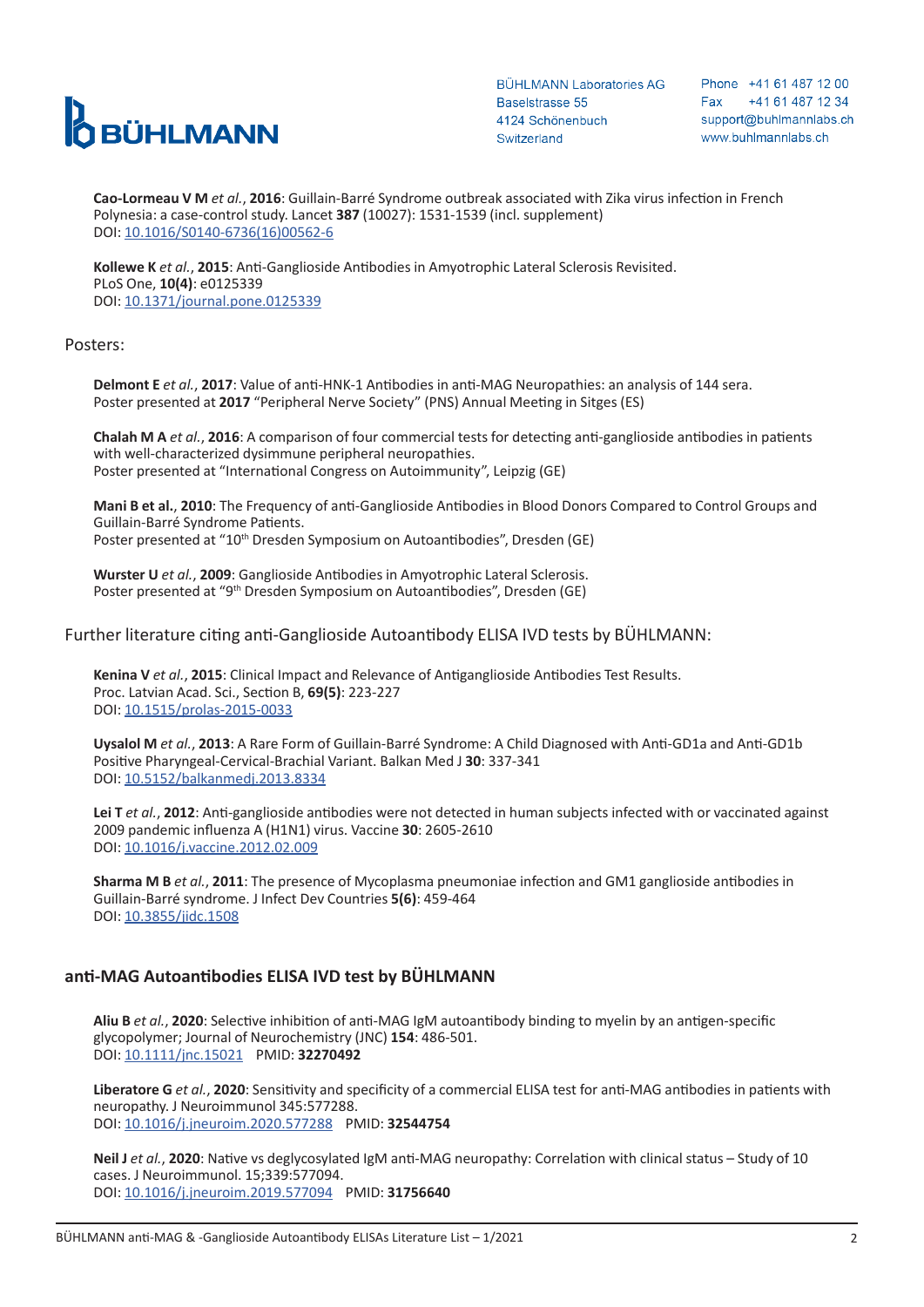

Phone +41 61 487 12 00 +41 61 487 12 34 Fax support@buhlmannlabs.ch www.buhlmannlabs.ch

**Gastaldi M** *et al.*, **2020**: Autoantibody Diagnostics in Neuroimmunology: Experience From the 2018 Italian Neuroimmunology Association External Quality Assessment Program. Front Neurol. 10:138510(1385): 1 -12 PMCID: [PMC6971200](https://www.ncbi.nlm.nih.gov/pmc/articles/PMC6971200/)

**Castellani F** *et al.*, **2020**: The Bruton tyrosine kinase inhibitor ibrutinib improves anti-MAG antibody polyneuropathy. Neurol Neuroimmunol Neuroinflamm 13;7(4):e720 DOI: [10.1212/NXI.0000000000000720](https://nn.neurology.org/content/7/4/e720) PMID: **32010046** PMCID: PMC6971200

**Boscarino M** *et al.*, **2020**: Spinal Cord Impairement in anti-MAG Neuropathy: Evidence from Somato-sensory Evoked Potentials. Brain Sci. **10(282)**: 1-10 DOI: [10.3390/brainsci10050282](https://www.mdpi.com/2076-3425/10/5/282)

**Colchester N T H** *et al.*, **2020**: Chemoimunotherapy with rituximab, cyclophosphamide and prednisolone in IgM paraproteinaemic neuropathy: evidence of sustained improvement in electrophysiological, serological and functional outcomes. Haematologica **2020** [Epub ahead of print] DOI: [10.3324/haematol.2019.243139](https://haematologica.org/article/view/9733)

**Pascual-Goñi E** *et al.*, **2019**: Clinical and laboratory features of anti-MASG neuropathy without monoclonal gammopathy. Sci Rep **16**; 9(1): 6155 DOI: [10.1038/s41598-019-42545-8](https://www.nature.com/articles/s41598-019-42545-8)

**Matà S** *et al.*, **2019**: Anti-MAG IgM: differences in antibody tests and correlation with clinical findings. Neurol Sci **41(2)**: 365-372 DOI: [10.1007/s10072-019-04089-7](https://link.springer.com/article/10.1007%2Fs10072-019-04089-7)

**Svahn J** *et al.*, **2018**: Anti-MAG antibodies in 202 patients: clinicopathological and therapeutic features. J Neurol Neurosurg Psychiatry **89(5)**: 499-505 DOI: [10.1136/jnnp-2017-316715](https://jnnp.bmj.com/content/89/5/499)

**Garg N** *et al.*, **2018**: Anti-MAG neuropathy: role of IgM antibodies, the paranodal junction and juxtaparanodal potassium channels. Clin Neurophysiol **129(10)**: 2162-2169 DOI: [10.1016/j.clinph.2018.07.021](https://www.sciencedirect.com/science/article/pii/S1388245718311829?via%3Dihub)

**Briani C** *et al.*, **2018**: Obinuzumab, a new anti-CD20 antibody, and Chlorambucil are active and effective in anti-MAG antibody polyneuropathy. Eur J Neurol **26(2)**: 371-375 DOI: [10.1111/ene.13838](https://onlinelibrary.wiley.com/doi/abs/10.1111/ene.13838)

**Falzone YM** *et al.*, **2018**: Functioning and quality of life in patients with neuropathy associated with anti-MAG antibodies; J Neurol. **265(12)**: 2927-2933 DOI: [10.1007/s00415-018-9081-7](https://link.springer.com/article/10.1007%2Fs00415-018-9081-7)

**D'Sa S** *et al.*, **2017**: Investigation and Management of IgM and Waldenström-associated peripheral neuropathies: recommendations from the IWWM-8 consensus panel. Brit J Haematol **176(5)**: 728-742 DOI: [10.1111/bjh.14492](https://onlinelibrary.wiley.com/doi/full/10.1111/bjh.14492)

**Campagnolo M** *et al.*, **2017**: IgM MGUS and Waldenstrom-associated anti-MAG neuropathies display similar response to rituximab therapy. J Neurol Neurosurg Psychiatry **88(12)**: 1094-1097 DOI: [10.1136/jnnp-2017-315736](https://jnnp.bmj.com/content/88/12/1094)

**Nobile-Orazio E** *et al.*, **2017**: Comparing treatment options for chronic inflammatory neuropathies and choosing the right treatment plan. Expert Review of Neurotherapeutics **17(8)**: 755-765. DOI: [10.1080/14737175.2017.1340832](https://www.tandfonline.com/doi/full/10.1080/14737175.2017.1340832)

**Lozeron P** *et al.*, **2016**: Is distal motor/or sensory demyelination a distinctive feature of anti-MAG neuropathy? J. Neurol **263**: 1761-1770 DOI: [10.1007/s00415-016-8187-z](https://link.springer.com/article/10.1007%2Fs00415-016-8187-z)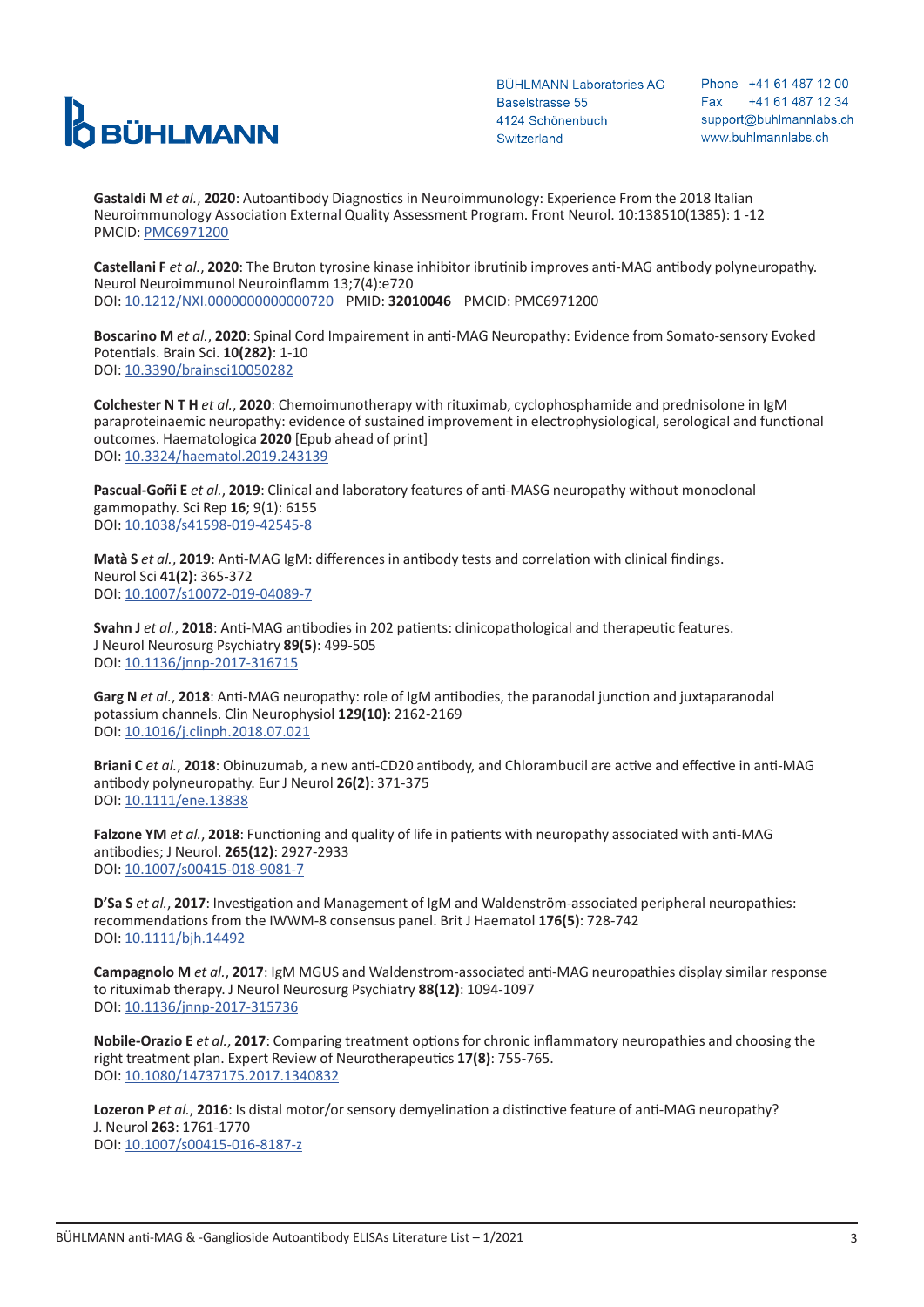

Phone +41 61 487 12 00 +41 61 487 12 34 Fax support@buhlmannlabs.ch www.buhlmannlabs.ch

**Magy L** *et al.*, **2015**: Heterogeneity of Polyneuropathy Associated with Anti-MAG Antibodies. J Immunol Res; **2015**: 450391 DOI: [10.1155/2015/450391](https://www.hindawi.com/journals/jir/2015/450391/)

**Stork A C J** *et al.*, **2014**: Prevalence, specificity and functionality of anti-ganglioside antibodies in neuropathy associated with IgM monoclonal gammopathy. J Neuroimmunol **268(1-2)**: 89-94 DOI: [10.1016/j.jneuroim.2014.01.012](https://www.sciencedirect.com/science/article/pii/S0165572814000290?via%3Dihub)

**Willison H J** *et al.*, **2011**: Use of antibody testing in nervous system disorders. European Handbook of Neurological Management: volume 1, 2nd edition; chapter **6**: 75-80 DOI: [10.1002/9781444328394.ch6](https://onlinelibrary.wiley.com/doi/abs/10.1002/9781444328394.ch6)

**Kuijf M** *et al.*, **2009**: Detection of anti-MAG antibodies in polyneuropathy associated with IgM monoclonal gammopathy. Neurology **73(9)**: 688-695 DOI: [10.1212/WNL.0b013e3181b59a80](https://n.neurology.org/content/73/9/688)

**Renaud S** *et al.*, **2003**: Rituximab in the treatment of polyneuropathy associated with anti-MAG antibodies. Muscle Nerve **27(5)**: 611-615. DOI: [10.1002/mus.10359](https://onlinelibrary.wiley.com/doi/abs/10.1002/mus.10359)

#### Posters:

**Castellani F** *et al.*, **2019**: Ibrutinib in Neuropathy with anti-Myelin-Associated Glycoprotein (MAG) Antibody. Poster presented at **2019** "Peripheral Nerve Society" (PNS) Annual Meeting in Genova (IT)

**Grecu N** *et al.*, **2019**: Small Fiber involvement in anti-MAG demyelinating neuropathy – data from a small cohort. Poster presented at **2019** "Peripheral Nerve Society" (PNS) Annual Meeting in Genova (IT)

**Herrendorff R** *et al.*, **2018**: Novel treatment opportunity for anti-myelin-associated glycoprotein neuropathy. Poster presented at **2018** "Peripheral Nerve Society" (PNS) Annual Meeting in Baltimore, MY (USA)

**Delmont E** *et al.*, **2017**: Value of anti-HNK-1 Antibodies in anti-MAG Neuropathies: an analysis of 144 sera. Poster presented at **2017** "Peripheral Nerve Society" (PNS) Annual Meeting in Sitges (ES)

**Camdessanché JP** *et al.*, **2017**: Therapeutic Management in 202 Patients. Poster presented at **2017** "Peripheral Nerve Society" (PNS) Annual Meeting in Sitges (ES)

**Neil J** *et al.*, **2017**: Do anti-MAG titers have a good correlation with clinical status in IgM anti-MAG Neuropathy? Poster presented at **2017** "Peripheral Nerve Society" (PNS) Annual Meeting in Sites (ES)

## Further literature citing anti-MAG Autoantibodies ELISA IVD test by BÜHLMANN:

**Herrendorff R** *et al.*, **2017**: Selective in vivo removal of pathogenic anti-MAG autoantibodies, an antigenspecific treatment option for anti-MAG neuropathy. PNAS May 2, 2017 **114(18)**: E3689-E3698 DOI: [10.1073/pnas.1619386114](https://www.pnas.org/content/114/18/E3689)

**Baron M** *et al.*, **2017**: Plasma exchanges for acute neurological deterioration in patients with IgM anti-myelinassociated glycoprotein (anti-MAG) neuropathy. Journal of Neurology **264(6)**: 1132-1135 DOI: [10.1007/s00415-017-8502-3](https://link.springer.com/article/10.1007/s00415-017-8502-3)

**Doneddu P E** *et al.*, **2017**: Deterioration of tremor after treatment with rituximab in anti-MAG neuropathy (Letter to the Editor). Journal of the Neurological Sciences **373**: 344-345 DOI: [10.1016/j.jns.2016.12.029](https://www.sciencedirect.com/science/article/pii/S0022510X1630822X?via%3Dihub)

**Gesquière-Dando A** *et al.*, **2017**: Are electrophysiological features related to disability in patients with anti-MAG neuropathy? Clinical Neurophysiology **47**: 75-81 DOI: [10.1016/j.neucli.2017.01.002](https://www.sciencedirect.com/science/article/pii/S0987705316302052?via%3Dihub)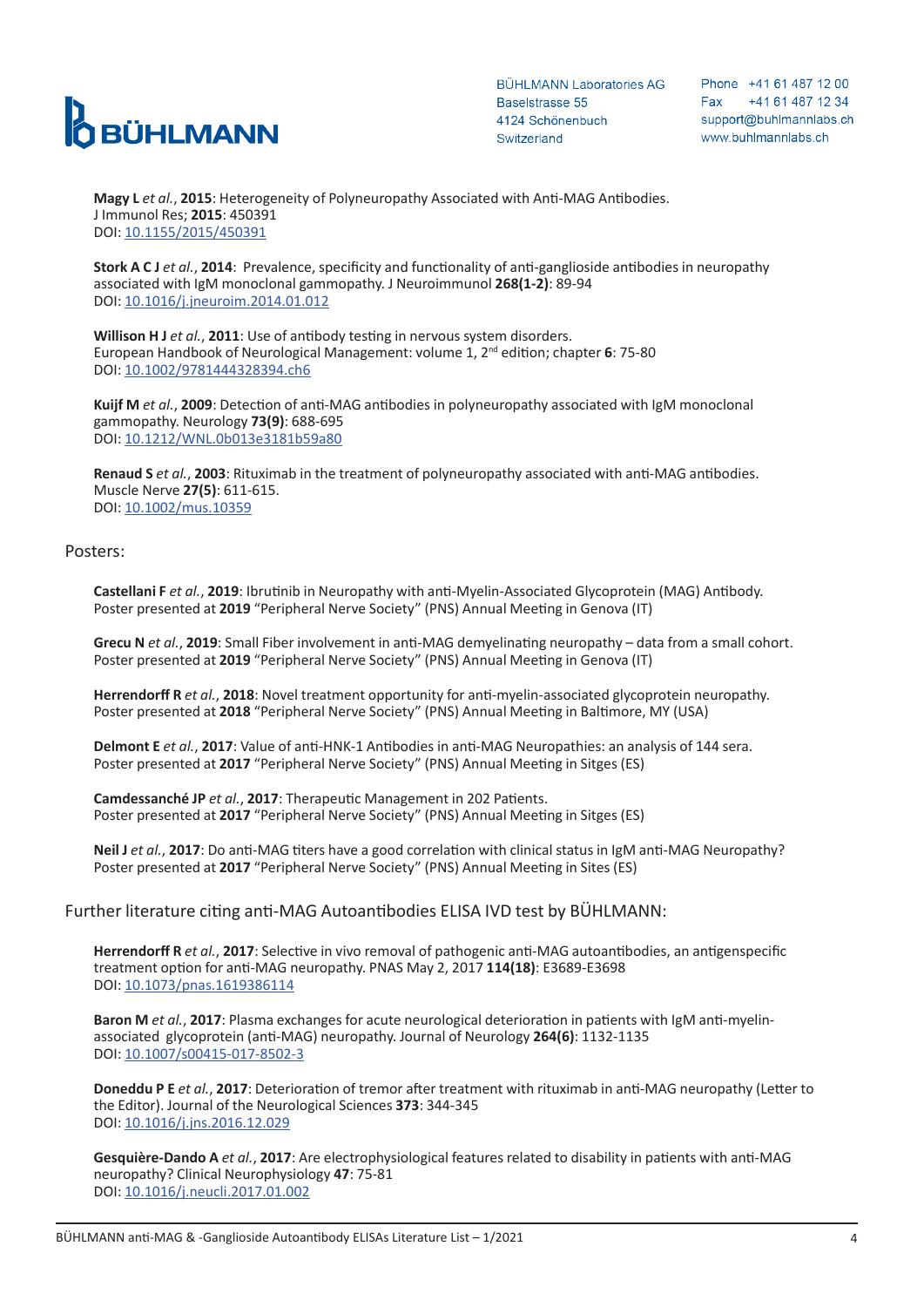

Phone +41 61 487 12 00 +41 61 487 12 34 Fax support@buhlmannlabs.ch www.buhlmannlabs.ch

**Gazzola S** *et al.*, **2017**: Predictive factors of efficacy of rituximab in patients anti-MAG neuropathy. Journal of the Neurological Sciences **377**: 144-148 DOI: [10.1016/j.jns.2017.04.015](https://www.sciencedirect.com/science/article/pii/S0022510X17302502?via%3Dihub)

**Fatehi F** *et al.*, **2017**: Motor unit number index (MUNIX) in patients with anti-MAG neuropathy. Clinical Neurophysiology **128(7)**: 1264-1269 DOI: [10.1016/j.clinph.2017.04.022](https://www.sciencedirect.com/science/article/pii/S1388245717301773?via%3Dihub)

**Campagnolo M** *et al.*, **2017**: IgM MGUS and Waldenstrom-associated anti-MAG neuropathies display similar response to rituximab therapy. J Neurol Neurosurg Psychiatry **88(12)**: 1094-1097 DOI: [10.1136/jnnp-2017-315736](https://jnnp.bmj.com/content/88/12/1094)

**Gomez A** and **Hoffman J E**, **2016**: Anti Myelin-Associated-Glycoprotein Antibody Peripheral Neuropathy Response to Combination Chemoimmunotherapy with Bendamustine/Rituximab in a Patient With Biclonal IgM κ and IgM λ: Case Report and Review of the Literature. Clin Lymphoma Myeloma Leuk **16(7)**: e101-108. DOI: [10.1016/j.clml.2016.04.004](https://www.sciencedirect.com/science/article/pii/S2152265016300477?via%3Dihub)

**Stork A C J** *et al.*, **2016**: Classical and lectin complement pathway activity in polyneuropathy associated with IgM monoclonal gammopathy. J Neuroimmunol **290**: 76-79 DOI: [10.1016/j.jneuroim.2015.11.010](https://www.sciencedirect.com/science/article/pii/S0165572815300771?via%3Dihub)

**Ferfoglia R I** *et al.*, **2016**: Long-term efficacy of rituximab in IgM anti-myelin-associated glycoprotein neuropathy: RIMAG follow-up study. J Peripher Nerv Syst **21(1)**: 10-14 DOI: [10.1111/jns.12156](https://onlinelibrary.wiley.com/doi/abs/10.1111/jns.12156)

**Campagnolo M** *et al.*, **2015**: Polyneuropathy with anti-sulfatide and anti-MAG antibodies: clinical, neurophysiological, pathological features and response to treatment. J Neuroimmunol **281**: 1-4 DOI: [10.1016/j.jneuroim.2015.02.009](https://www.sciencedirect.com/science/article/pii/S0165572815000429?via%3Dihub)

**Stork A C J** *et al.*, **2014**: Clinical phenotype of patients with neuropathy associated with monoclonal gammopathy: a comparative study and a review of the literature. J Neurol **261(7)**: 1389-1404 DOI: [10.1007/s00415-014-7354-3](https://link.springer.com/article/10.1007/s00415-014-7354-3)

**Sala E** *et al.*, **2014**: Acute neurological worsening after Rituximab treatment in patients with anti-MAG neuropathy. J Neurol Sci **345(1-2)**:224-227 DOI: [10.1016/j.jns.2014.07.055](https://www.sciencedirect.com/science/article/pii/S0022510X14005012)

**Bridel C** *et al.*, **2014**: Multifocal motor neuropathy with high titers of anti-MAG antibodies. J Peripher Nerv Syst **19(2)**: 180-182 DOI: [10.1111/jns5.12069](https://onlinelibrary.wiley.com/doi/abs/10.1111/jns5.12069)

**Hospital M A** *et al.*, **2013**: Immunotherapy-based regimen in anti-MAG neuropathy: results in 45 patients. Haematologica **98(12)**: e155-157 DOI: [10.3324/haematol.2013.087213](https://haematologica.org/article/view/6879)

**Piscosquito G** *et al.*, **2013**: Coexistence of Charcot-Marie-Tooth disease type 1A and anti-MAG neuropathy. J Peripher Nerv Syst **18(2)**: 185-188 DOI: [10.1111/jns5.12029](https://onlinelibrary.wiley.com/doi/abs/10.1111/jns5.12029)

**Stork A C J** *et al.*, **2013**: Rapid worsening of IgM anti-MAG demyelinating polyneuropathy during rituximab treatment. J Peripher Nerv Syst **18(2)**: 189-192 DOI: [10.1111/jns5.12018](https://onlinelibrary.wiley.com/doi/abs/10.1111/jns5.12018)

**Pihan M** *et al.*, **2012**: [Neuropathies associated with monoclonal IgM anti-MAG antibodies]. Rev Med Interne **33(12**): 686-692 DOI: [10.1016/j.revmed.2012.05.009](https://www.sciencedirect.com/science/article/pii/S0248866312005255?via%3Dihub)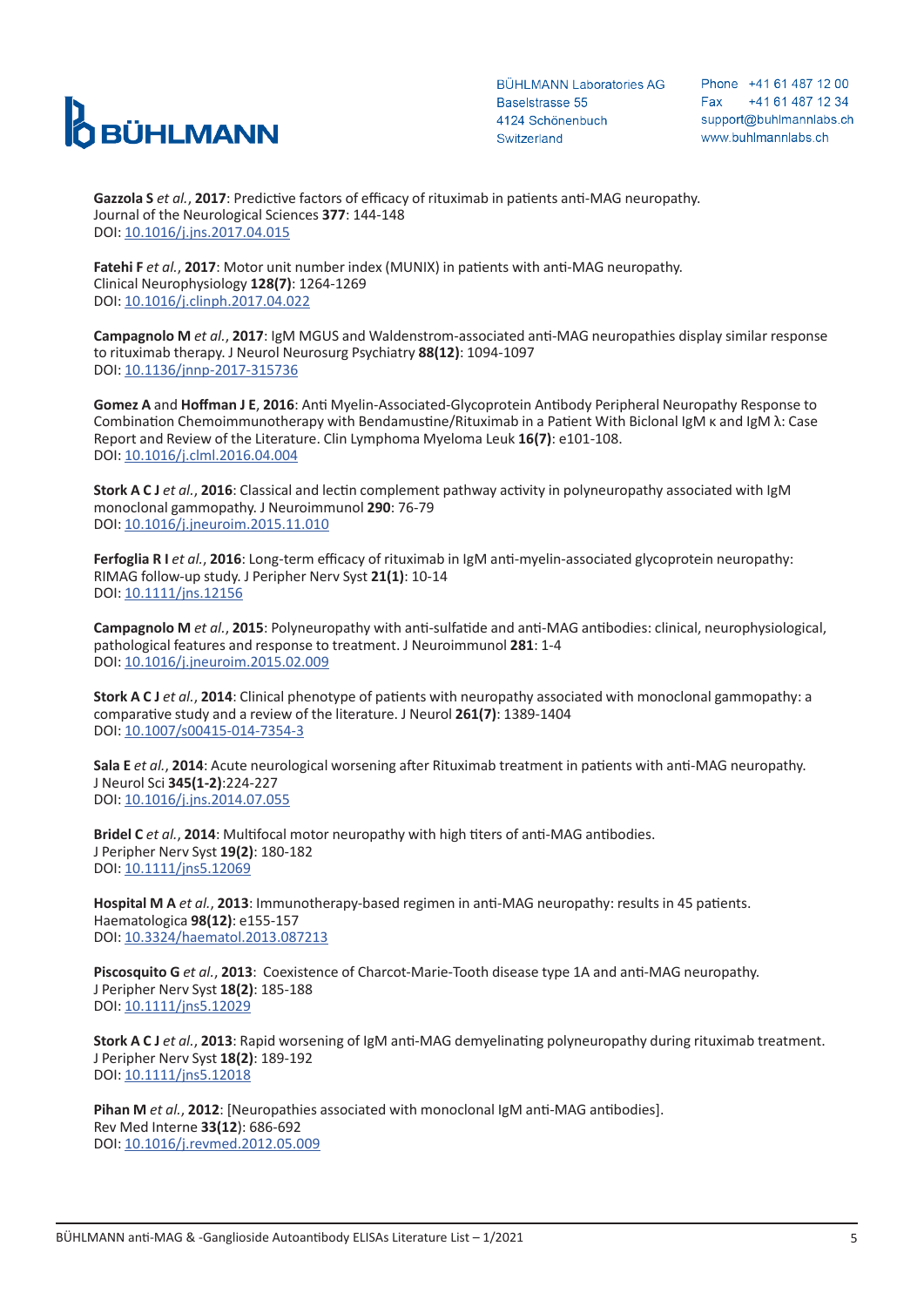

Phone +41 61 487 12 00 +41 61 487 12 34 Fax support@buhlmannlabs.ch www.buhlmannlabs.ch

**Maurer M A** *et al.*, **2012**: Rituximab induces sustained reduction of pathogenic B cells in patients with peripheral nervous system autoimmunity. J Clin Invest **122(4)**:1393-1402 DOI: [10.1172/JCI58743](https://www.jci.org/articles/view/58743)

**Mostafa G A** *et al.*, **2012**: Reduced serum concentrations of 25-hydroxy vitamin D in children with autism: relation to autoimmunity. J Neuroinflammation **17(9)**: 201 DOI: [10.1186/1742-2094-9-201](https://jneuroinflammation.biomedcentral.com/articles/10.1186/1742-2094-9-201)

**Zara G** *et al.*, **2011**: Neurophysiological and clinical responses to rituximab in patients with anti-MAG polyneuropathy. Clin Neurophysiol **122(12)**: 2518-2522 DOI: [10.1016/j.clinph.2011.05.015](https://www.sciencedirect.com/science/article/pii/S138824571100366X?via%3Dihub)

**Matà S** *et al.*, **2011**: Anti-myelin associated glycoprotein antibodies recognize HNK-1 epitope on CNS. J Neuroimmunol **236(1-2)**: 99-105 DOI: [10.1016/j.jneuroim.2011.05.002](https://www.sciencedirect.com/science/article/pii/S0165572811001317?via%3Dihub)

**Larue S** *et al.*, **2011**: Non-anti-MAG DADS neuropathy as a variant of CIDP: clinical, electrophysiological, laboratory features and response to treatment in 10 cases. Eur J Neurol **18(6)**: 899-905 DOI: [10.1111/j.1468-1331.2010.03312.x](https://onlinelibrary.wiley.com/doi/abs/10.1111/j.1468-1331.2010.03312.x)

**Matà S** *et al.*, **2011**: IgM monoclonal gammopathy-associated neuropathies with different IgM specificity. Eur J Neurol **18(8)**: 1067-1073 DOI: [10.1111/j.1468-1331.2010.03345.x](https://onlinelibrary.wiley.com/doi/abs/10.1111/j.1468-1331.2010.03345.x)

**Jurici S** *et al.*, **2011**: An Autopsy Case of Amyotrophic Lateral Sclerosis with Waldenstrom Macroglobulinemia and Anti-MAG Gammopathy. Case Rep Neurol **3(3)**: 294-400 DOI: [10.1159/000335004](https://www.karger.com/Article/Abstract/335004)

**Gruson B** *et al.*, **2011**: Long-term response to rituximab and fludarabine combination in IgM anti-myelin-associated glycoprotein neuropathy. J Peripher Nerv Syst **16(3)**: 180-185 DOI: [10.1111/j.1529-8027.2011.00343.x](https://onlinelibrary.wiley.com/doi/full/10.1111/j.1529-8027.2011.00343.x)

**Théaudin M** *et al.*, **2011**: Short and long-term effect of IVIg in demyelinating neuropathy associated with MGUS, experience of a monocentric study. Rev Neurol (Paris) **167(12)**: 897-904 DOI: [10.1016/j.neurol.2011.04.005](https://www.sciencedirect.com/science/article/pii/S0035378711003535?via%3Dihub)

**Delmont E** *et al.*, **2011**: Treatment with rituximab in patients with polyneuropathy with anti-MAG antibodies. J Neurol **258(9)**: 1717-1719 DOI: [10.1007/s00415-011-5994-0](https://link.springer.com/article/10.1007%2Fs00415-011-5994-0)

**Jaskowsky T D** *et al.*, **2007**: Further comparisons of assays for detecting MAG IgM autoantibodies. J Neuroimmunol **187(1-2)**: 175-178 DOI: [10.1016/j.jneuroim.2007.04.015](https://www.sciencedirect.com/science/article/pii/S0165572807001361?via%3Dihub)

**Steck A** *et al.*, **2006**: Anti-myelin-associated glycoprotein neuropathy. Curr Opin Neurol **19(5)**: 458-463 DOI: [10.1097/01.wco.0000245368.36576.0d](https://journals.lww.com/co-neurology/Abstract/2006/10000/Anti_myelin_associated_glycoprotein_neuropathy.6.aspx)

**Renaud S** *et al.*, **2006**: High-dose rituximab and anti-MAG-associated polyneuropathy. Neurology **66(5)**: 742-744 DOI: [10.1212/01.wnl.0000201193.00382.b3](https://n.neurology.org/content/66/5/742)

**Caudie C** *et al.*, **2006**: [Diagnostic value of autoantibodies to MAG by ELISA Bühlmann in 117 immune-mediated peripheral neuropathies associated with monoclonal IgM to SGPG/SGLPG]. Ann Biol Clin **64(4)**: 353-359 PMID: [16829480](https://pubmed.ncbi.nlm.nih.gov/16829480/)

**Kvarnström M** *et al.*, **2002**: Myelin protein P0-specific IgM producing monoclonal B cell lines were established from polyneuropathy patients with monoclonal gammopathy of undetermined significance (MGUS). Clin Exp Immunol **127(2)**: 255-262 DOI: [10.1046/j.1365-2249.2002.01739.x](https://onlinelibrary.wiley.com/doi/full/10.1046/j.1365-2249.2002.01739.x)